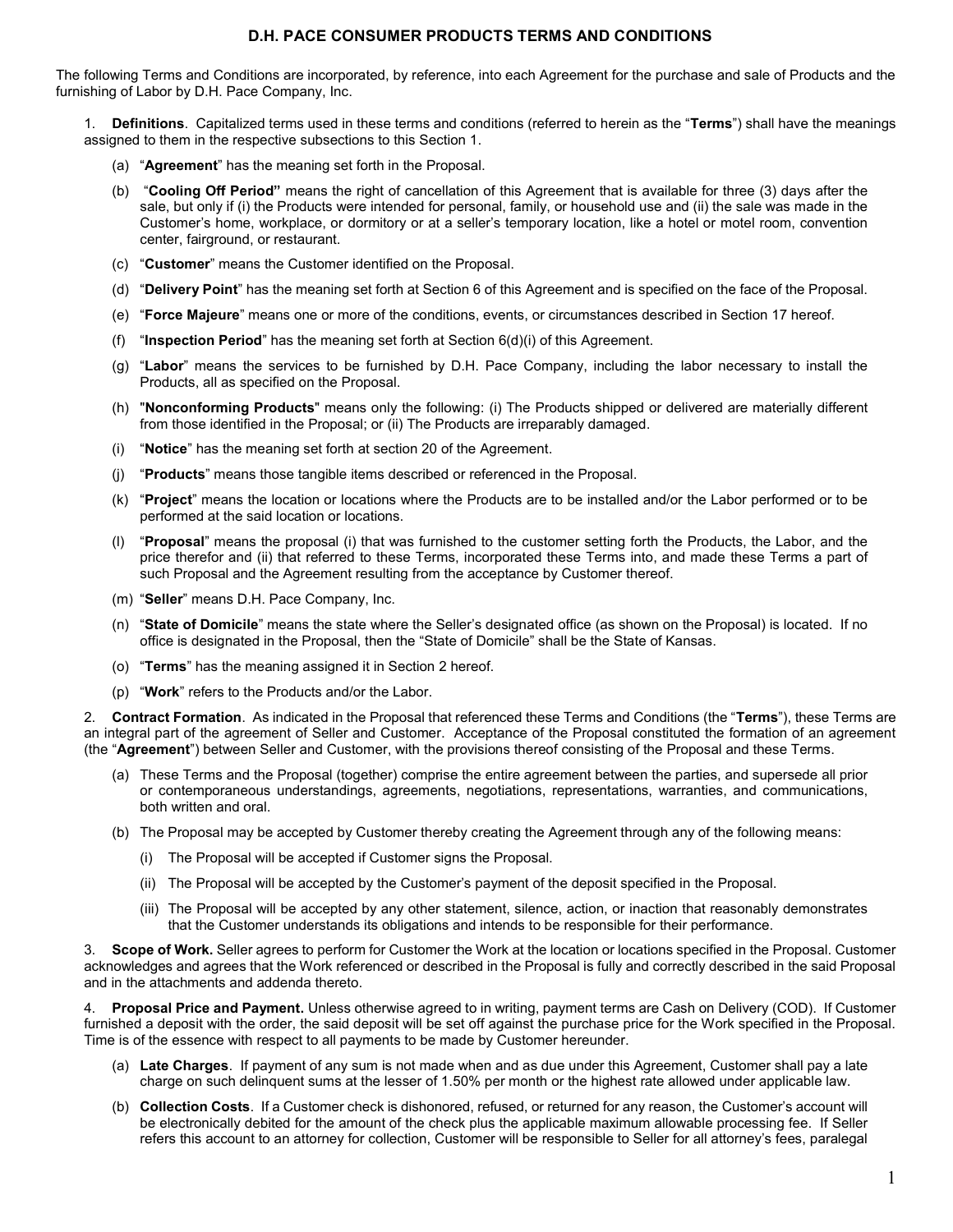fees, costs of investigation, and other costs of litigation incurred by Seller, whether or not a lawsuit for collection is instituted.

(c) No Set-Off. Customer shall not withhold payment of any amounts due and payable because of any set-off of any claim or dispute (or alleged claim or dispute) with Seller, whether relating to Seller's alleged breach of this Agreement, failure of performance, bankruptcy, or otherwise.

5. Contract Time. Delivery dates for Products, dates for Installation of Products, and Labor completion dates are all estimates only, and Seller does not guarantee commencement of Work or completion thereof on any given date. Seller shall not, under any circumstances, be liable for failure to complete the Work timely or for any delay in completion of the Work or delivery of Products under this Agreement.

6. Delivery of Products. Seller will either (i) hold the Products for Customer retrieval at Seller's warehouse, as specified in the Proposal or (ii) deliver the Products or have the Products delivered to the address shown on the Proposal (the "Delivery Point") using Seller's standard methods for packaging such Products. Notwithstanding anything to the contrary herein or in the Proposal, if the Cooling Off Period Cancellation Right is applicable, no Products will be shipped, delivered, or otherwise furnished to Customer until such right has expired.

- (a) Title and Risk of Loss. Title and risk of loss passes to Customer upon delivery of the Products at the Delivery Point.
- (b) Security for Payment. As collateral security for the payment of the purchase price of the Products, Customer hereby grants to Seller a lien on and security interest in and to all of the right, title, and interest of Customer in, to, and under the Products, wherever located, and whether now existing or hereafter arising or acquired from time to time, and in all accessions thereto and replacements or modifications thereof, as well as all proceeds (including insurance proceeds) of the foregoing. The security interest granted under this provision constitutes a purchase money security interest under the Kansas Uniform Commercial Code.
- (c) Product Returns. No Product may be returned without Seller's prior written approval. All Products returned will be subject to a minimum twenty-five percent (25%) restocking fee.
- (d) Inspection and Rejection of Nonconforming Products.
	- (i) Except where the Proposal specifies that Seller is to install the Products, Customer shall inspect the Products within two (2) days of delivery or deemed delivery ("Inspection Period"). Customer will be deemed to have accepted the Products unless Customer notifies Seller in writing of any Nonconforming Products during the Inspection Period and furnishes such written evidence or other documentation as reasonably required by Seller.
	- (ii) If Customer timely notifies Seller of any Nonconforming Products (and Seller verifies that the Products are, in fact, Nonconforming), Seller shall, in its sole discretion, (A) replace such Nonconforming Products with conforming Products, or (B) credit or refund the price already paid for such Nonconforming Products (or any deposit made in respect thereof), together with any reasonable shipping and handling expenses incurred by Customer in connection therewith.

#### 7. The Labor.

- (a) Cooperation. Customer will (i) cooperate with Seller in all matters relating to the Labor and provide such access to Customer's premises and the Project as may reasonably be requested by Seller for the purposes of performing the Labor; (ii) respond promptly to any Seller request to provide direction, information, approvals, authorizations, or decisions that are reasonably necessary for Seller to perform Labor in accordance with the requirements of this Agreement; and (iii) obtain and maintain all necessary licenses and consents and comply with all applicable laws in relation to the Labor before the date on which the Labor is to commence.
- (b) Customer's Acts or Omissions. If Seller's performance of its obligations under this Agreement is hindered, prevented, delayed, or rendered more difficult by any act or omission of Customer or its agents, Seller shall not be deemed in breach of its obligations under this Agreement or otherwise liable for any costs, charges, or losses sustained or incurred by Customer or any other person as a result thereof. Customer accepts responsibility for any pre-existing wall damage, defect, weakness, or other condition or any failure of the opening structure because of termite damage, wood rot, construction or design defect, prior damage, or like conditions.

#### (c) Product Installation.

- (i) If the Proposal specifies that the Products are to be installed by Seller and if the Products are installed before a finished floor is completed, the applicable Product warranty may be limited or rendered ineffective or inapplicable, and the Seller disclaims all responsibility for fitting the Product to the floor. An additional charge may be made to Customer for returning to the Project for adjustments to the Product.
- (ii) Seller assumes no responsibilities for, and will not be liable for, failure of installation of the Product as a result of defects, flaws, or deficiencies in the structure where the Products are installed.
- (iii) If the Proposal specifies that Seller is to install the Products, Customer shall prepare the Project for installation in accordance with the requirements of this Agreement and instructions furnished by Seller.
- (iv) If special effort, requiring additional material and/or additional labor, is required to meet conditions pertaining to installation other than those described in the Proposal or those reasonably anticipated based on the descriptions in the Proposal, Customer agrees to pay an additional charge therefore.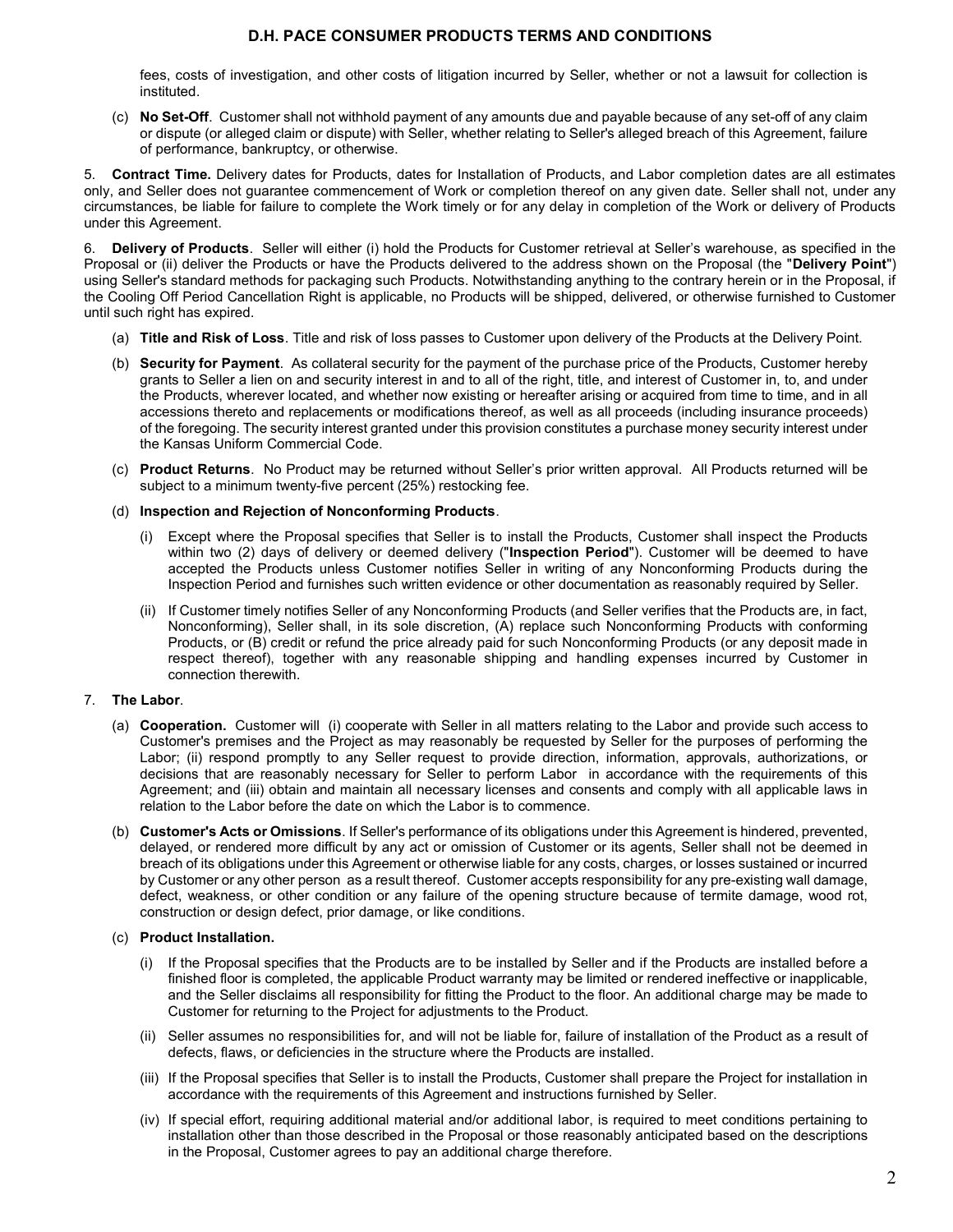- (v) Seller shall be allowed uninterrupted and exclusive access to the Project during performance of the Work.
- (vi) Customer is responsible for maintaining the premises where the Work is to be performed such that the work environment is safe, comfortable, and secure. Seller will not be responsible for any damage to Customer's premises, equipment, facilities, furniture, fixtures, or products or for any injury to any Customer personnel or members of the Customer's family unless caused by the gross negligence or willful misconduct of Seller's personnel.
- (vii) If the structure where the installation is to be made was built before 1978 and if such structure is a residence or a child-occupied facility (See definition below), then there may be dangers from the disturbance of surfaces that have been covered with lead-based paint. Unless the Proposal specifically provides to the contrary, the installation is not anticipated to disturb an interior surface area greater than six square feet or an external surface area greater than twenty square feet, the triggers for the Environmental Protection Agency's ("EPA") Renovation, Repair AND Painting RULE (the "RRP Rule"). In any case, Seller has furnished to Customer the EPA's brochure regarding the RRP Rule, entitled "The Lead-Safe Guide to Renovate Right," Customer having acknowledged Customer's receipt thereof on the said Proposal. For purposes hereof a Child-Occupied Facility means:

a building, or portion of a building, constructed prior to 1978, visited regularly by the same child, under 6 years of age, on at least two different days within any week (Sunday through Saturday period), provided that each day's visit lasts at least 3 hours and the combined weekly visits last at least 6 hours, and the combined annual visits last at least 60 hours. Child-occupied facilities may include, but are not limited to, day care centers, preschools and kindergarten classrooms. Child-occupied facilities may be located in target housing or in public or commercial buildings.

8. Cancellation. If Customer cancels the Proposal, thereby terminating this Agreement, and does so after the Seller has commenced Work, then Customer shall, in addition to being responsible for all damages caused by such premature termination of the Agreement,

- (a) forfeit the amount of the down payment provided to Seller at the time of the formation of this Agreement; and
- (b) pay to the Seller such proportion of the total Proposal Price as the amount of Work bears to the total amount of Work to be furnished under the Agreement; and
- (c) pay a sum equal to 25% of the total price for the Work pursuant to the Agreement, the said amount (i) being liquidated damages (and not a penalty) and (ii) being a reasonable estimate of the damages likely suffered by Seller because of the premature termination of the Agreement (a precise computation being particularly challenging).

All amounts specified in this Section 8 shall be paid within 30 days from the date of such cancellation. Notwithstanding the foregoing, if Customer timely cancels the Proposal pursuant to a cancellation notice under the Federal Trade Commission's ("FTC") door-todoor sales cooling off period cancellation right, then the rights and responsibilities of Seller and Customer will be as prescribed by the FTC.

#### 9. Insurance.

- (a) Seller's Obligation. Seller shall carry workmen's compensation and public liability insurance to cover the Work. Seller shall not be liable to indemnify, hold harmless, or protect in any way the Customer, or any other party involved in the Work, whether an employee of Seller or Customer or any third party, except to the extent of the workmen's compensation and public liability insurance maintained by Seller.
- (b) Customer's Obligation. During the term of this Agreement Customer shall, at its own expense, maintain and carry adequate insurance with a financially sound and reputable insurer covering (at a minimum) loss suffered by Seller as a result of damage to Seller's Product or Work or Seller's vehicles, equipment, supplies, and tools by vandalism, fire, water, windstorm, and any other occurrence during the course of Work.

10. Alterations. Any alterations or modifications initiated by Customer must be agreed upon between the parties in writing and the price fixed by them before work on such alteration or modification shall commence. Payment for such alteration or modification shall be made at the time of the completion of the Work.

11. Permits and Licenses. Customer shall be responsible for securing the necessary permits and licenses for the Work at Customer's own cost and expense.

12. Labor Warranty. Seller warrants, for a period of one (1) year following completion of the Labor (the "Warranty Period"), that ordinary care, skill, and workmanship will be used in performing the Labor. SELLER HEREBY DISCLAIMS ALL OTHER WARRANTIES WITH RESPECT TO THE LABOR, WHETHER EXPRESSED OR IMPLIED.

- (a) Notice of Alleged Defect. For the warranty of Section 12 to apply, Customer must furnish to Seller Notice, in writing, of any alleged defect or noncompliance in workmanship or Labor within twenty (20) days of discovery.
- (b) Reperformance of Labor. Seller's sole obligation, and Customer's sole remedy, for any breach of the Labor warranty specified in Section 12 hereof is limited to the reperformance of the Labor in question, provided that Seller determines that the Labor was defective and not in compliance with the said warranty. If Seller concludes that reperformance of the Labor is necessary, Seller will commence work within a reasonable time after the decision to reperform is made. At Seller's sole option, in lieu of reperformance of the Labor, Seller may refund the price therefor. The warranty period for any reperformed Labor runs until the expiration of the original Warranty Period for the Labor being reperformed.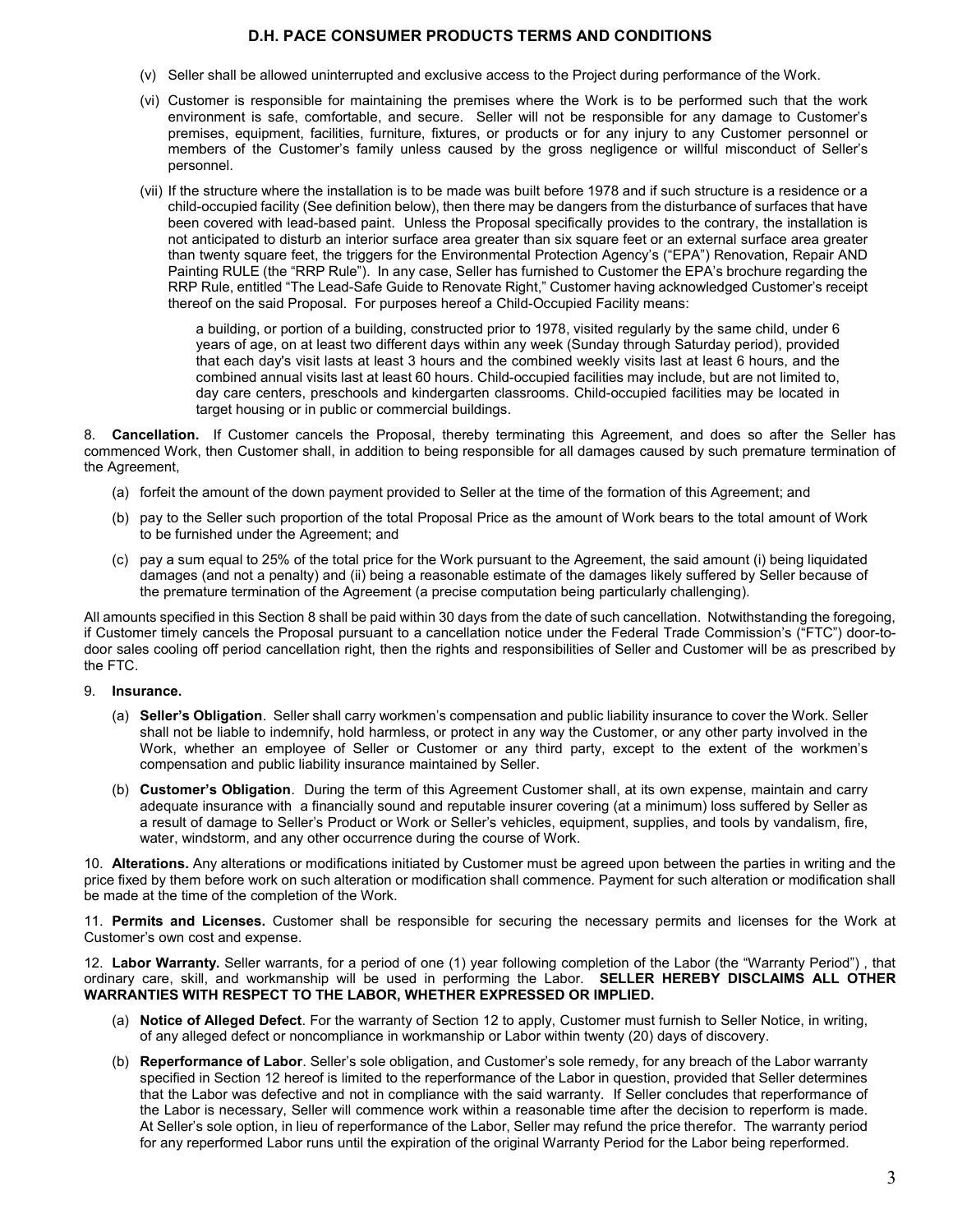- (c) Exceptions. The following costs and expenses are not covered by the warranty of Section 12 hereof: (A) normal maintenance; and (B) economic losses.
- (d) DISCLAIMERS. EXCEPT AS EXPRESSLY SET FORTH IN SECTION 12 OF THIS AGREEMENT, SELLER DISCLAIMS ALL REPRESENTATIONS AND WARRANTIES, WHETHER WRITTEN, ORAL, EXPRESS, IMPLIED, STATUTORY, OR OTHERWISE, CONCERNING THE LABOR OR OTHERWISE. WITHOUT LIMITING THE GENERALITY OF THE FOREGOING, THIS DISCLAIMER INCLUDES (A) ALL WARRANTIES, WHETHER WRITTEN, ORAL, EXPRESS, IMPLIED, STATUTORY, OR OTHERWISE, CONCERNING THE MERCHANTABILITY OF THE LABOR, ITS QUALITY, FITNESS FOR ANY PARTICULAR PURPOSE, NON-INFRINGEMENT (WHETHER OF PATENTS, COPYRIGHTS, TRADEMARKS, TRADE SECRETS, OR OTHER RIGHTS OF ANY PERSON) AND (B) WARRANTIES ARISING FROM A COURSE OF DEALING, COURSE OF PERFORMANCE, USAGE, OR TRADE PRACTICE. SELLER WILL HAVE NO LIABILITY OR RESPONSIBILITY WHATSOEVER TO CUSTOMER OR ANY OTHER PERSON FOR OR ON ACCOUNT OF ANY INJURY, LOSS, OR DAMAGE, OF ANY KIND OR NATURE, SUSTAINED BY, OR ANY DAMAGE ASSESSED OR ASSERTED AGAINST, OR ANY OTHER LIABILITY INCURRED BY OR IMPOSED ON CUSTOMER OR ANY OTHER PERSON, ARISING OUT OF OR IN CONNECTION WITH OR RESULTING FROM THE LABOR OR THE USE OF THE PRODUCTS.
- (e) The warranty of Section 12 will not be honored unless the total price specified on the Proposal has been paid in full, including any applicable service charges.

13. Manufacturers' Warranties. Notwithstanding anything to the contrary herein, Seller hereby extends, transfers, and makes available to Customer any and all warranties furnished by the manufacturer or manufacturers of the Products, to the extent any such warranty or warranties may be transferred to, extended to, or made available to Customer. Customer acknowledges that Customer was furnished an opportunity, prior to sale, to review and compare the warranty terms offered by the manufacturer of the Products along with the warranty terms offered by manufacturers of comparable products sold by Seller and that Seller has not adopted or affirmed in any way any manufacturer's written affirmation of fact, promise, undertaking, or warranty. If the Product's manufacturer has prescribed that warranty claims be presented on specific, designated forms, then any warranty claim based on such manufacturer's warranty, in order to be valid, must be presented using the appropriate prescribed forms.

#### 14. Limitation of Liability.

- (a) Incidental and Consequential Damages. Seller shall not be liable to customer or any third party for any loss of use, revenue, or profit or diminution in value, or for any consequential, indirect, incidental, special, exemplary, punitive damages or other similar damages (regardless of nomenclature) whether arising out of breach of contract, tort (including negligence), or otherwise, regardless of whether such damages were foreseeable and whether or not seller has been advised of the possibility of such damages, and notwithstanding the failure of any agreed or other remedy of its essential purpose.
- (b) Liability Ceiling. Seller's aggregate liability arising out of or related to this agreement, whether arising out of or related to breach of contract, tort (including negligence), or otherwise, shall never exceed the total of the amounts paid to Seller for the products and labor sold hereunder.
- (c) Exclusions. The limitation of liability set forth in Section 14(b) shall not apply to (i) liability resulting from Seller's gross negligence or willful misconduct and (ii) death or bodily injury resulting from Seller's acts or omissions.

15. Termination. In addition to any remedies that may be provided under this Agreement, at law, or in equity, Seller may terminate this Agreement with immediate effect upon written notice to Customer, if Customer: (a) fails to pay any amount when due under this Agreement and such failure continues for ten (10) days after Customer's receipt of written notice of nonpayment; (b) has not otherwise performed or complied with any of the terms of this Agreement, in whole or in part; or (c) becomes insolvent, files a petition for bankruptcy or commences (or has commenced against it) proceedings relating to bankruptcy, receivership, reorganization, or assignment for the benefit of creditors.

16. Waiver. No waiver by Seller of any of the provisions of this Agreement is effective unless explicitly set forth in writing and signed by Seller. No failure to exercise, or delay in exercising, any right, remedy, power, or privilege arising from this Agreement operates as, or may be construed as, a waiver thereof. No single or partial exercise of any right, remedy, power, or privilege hereunder precludes any other or further exercise thereof or the exercise of any other right, remedy, power, or privilege.

17. Force Majeure. The Seller shall not be liable or responsible to Customer, nor be deemed to have defaulted or breached this Agreement, for any failure or delay in fulfilling or performing any term of this Agreement when and to the extent such failure or delay is caused by or results from acts or circumstances beyond the reasonable control of Seller, including acts of God, flood, fire, earthquake, explosion, governmental actions, war, invasion, or hostilities (whether war is declared or not), terrorist threats or acts, riot, or other civil unrest, national emergency, revolution, insurrection, epidemic or pandemic, lockouts, strikes or other labor disputes (whether or not relating to either party's workforce), or restraints or delays affecting carriers or inability or delay in obtaining supplies of adequate or suitable materials, or telecommunication breakdown or power outage.

18. Governing Law. All disputes and other matters arising out of or relating to this Agreement are governed by and construed in accordance with the internal laws of the State of Kansas. The laws of the State of Kansas will be applied without giving effect to any choice or conflict of law provision or rule (whether of the State of Kansas or any other jurisdiction) that would cause the application of the laws of any jurisdiction other than those of the State of Kansas.

19. Submission to Jurisdiction. Any legal or equitable suit, action, or proceeding arising out of or relating to this Agreement shall be instituted in the federal courts of the United States of America or the courts of the State of Domicile, in each case, located in the county in which the city designated on the Proposal is located. If no city is designated in the Proposal, then the State of Domicile